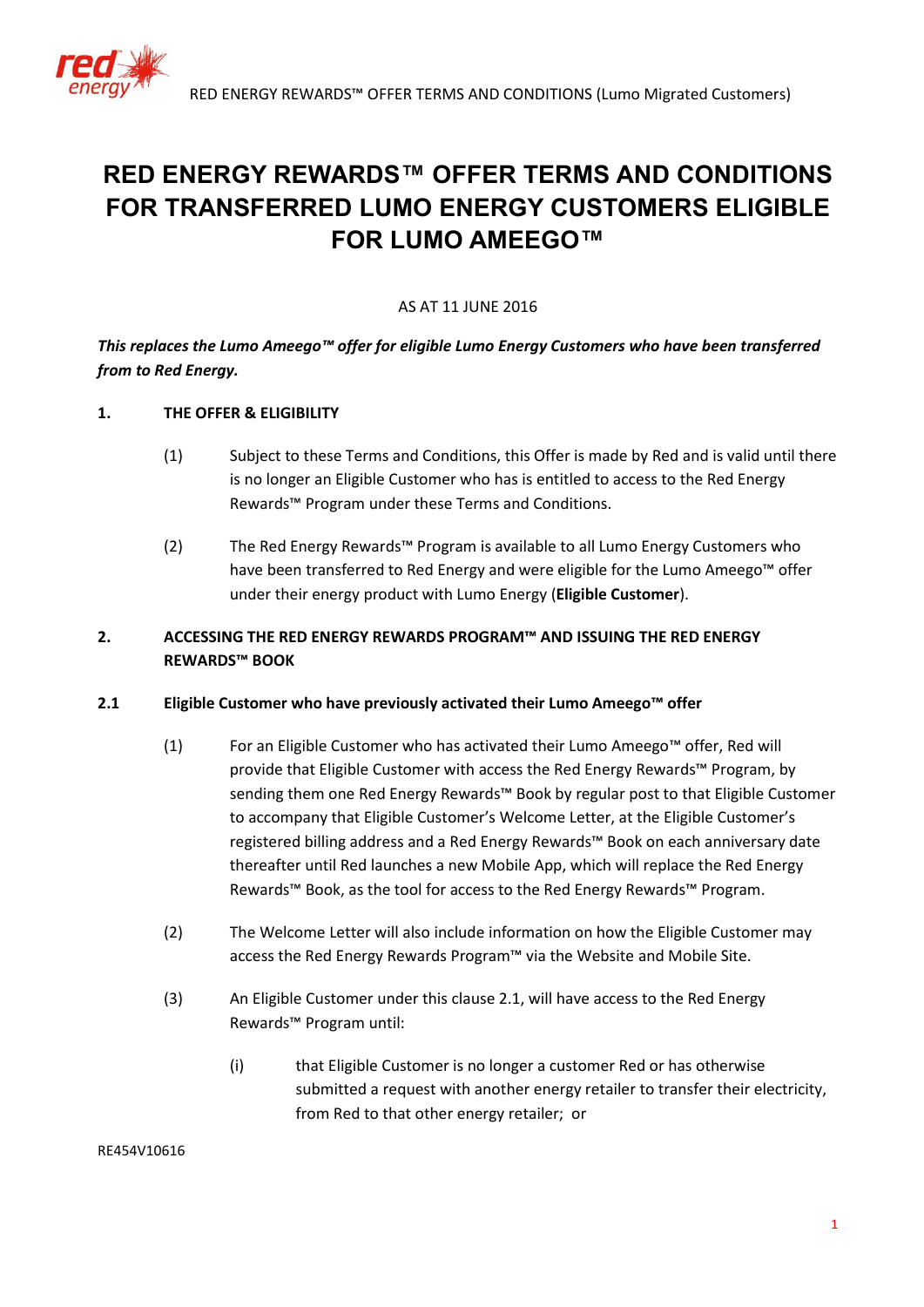

- (ii) that Eligible Customer signs up to a new Red product which is not eligible for this Offer.
- (4) The Red Energy Rewards™ Book will be issued to, and in the name of, the Primary Account Holder.
- (5) Notwithstanding clauses 2.1(1), if Red cannot offer the Red Energy Rewards™ Program, (or any part of the Red Energy Rewards™ Program), it will contact Eligible Customers and offer a reasonably comparable substitute.

# **2.2 Eligible Customer who have not previously activated their Lumo Ameego™ offer**

- (1) For an Eligible Customer who has not activated their Lumo Ameego™ offer, Red will provide that Eligible Customer with access the Red Energy Rewards™ Program (excluding the Red Energy Rewards™ Book, but including any Mobile App that is later developed as the tool for access to the Red Energy Rewards™ Program), by providing details of how to access the Red Energy Rewards™ Program in the Eligible Customer's Welcome Letter. In the Welcome Letter Red will also advise the Eligible Customer that should they wish to receive a Red Energy Rewards™ Book, then the Eligible Customer should contact Red.
- (2) If an Eligible Customer contacts Red to request a Red Energy Rewards™ Book, Red will send that Red Energy Rewards™ Book to the Eligible Customer within a reasonable time period of the request, at the Eligible Customer's registered billing address and a Red Energy Rewards™ Book on each anniversary date of the Eligible Customer's request until Red launches a new Mobile App, which will replace the Red Energy Rewards™ Book, as the tool for access to the Red Energy Rewards™ Program.
- (3) An Eligible Customer under this clause 2.2, will have access to the Red Energy Rewards™ Program until:
	- (i) that Eligible Customer is no longer a customer Red or has otherwise submitted a request with another energy retailer to transfer their electricity, from Red to that other energy retailer; or
	- (ii) that Eligible Customer signs up to a new Red product which is not eligible for this Offer.
- (4) The Red Energy Rewards™ Book will be issued to, and in the name of, the Primary Account Holder.
- (5) Notwithstanding clauses 2.2(1), if Red cannot offer the Red Energy Rewards™ Program, (or any part of the Red Energy Rewards™ Program), it will contact Eligible Customers and offer a reasonably comparable substitute.

RE454V10616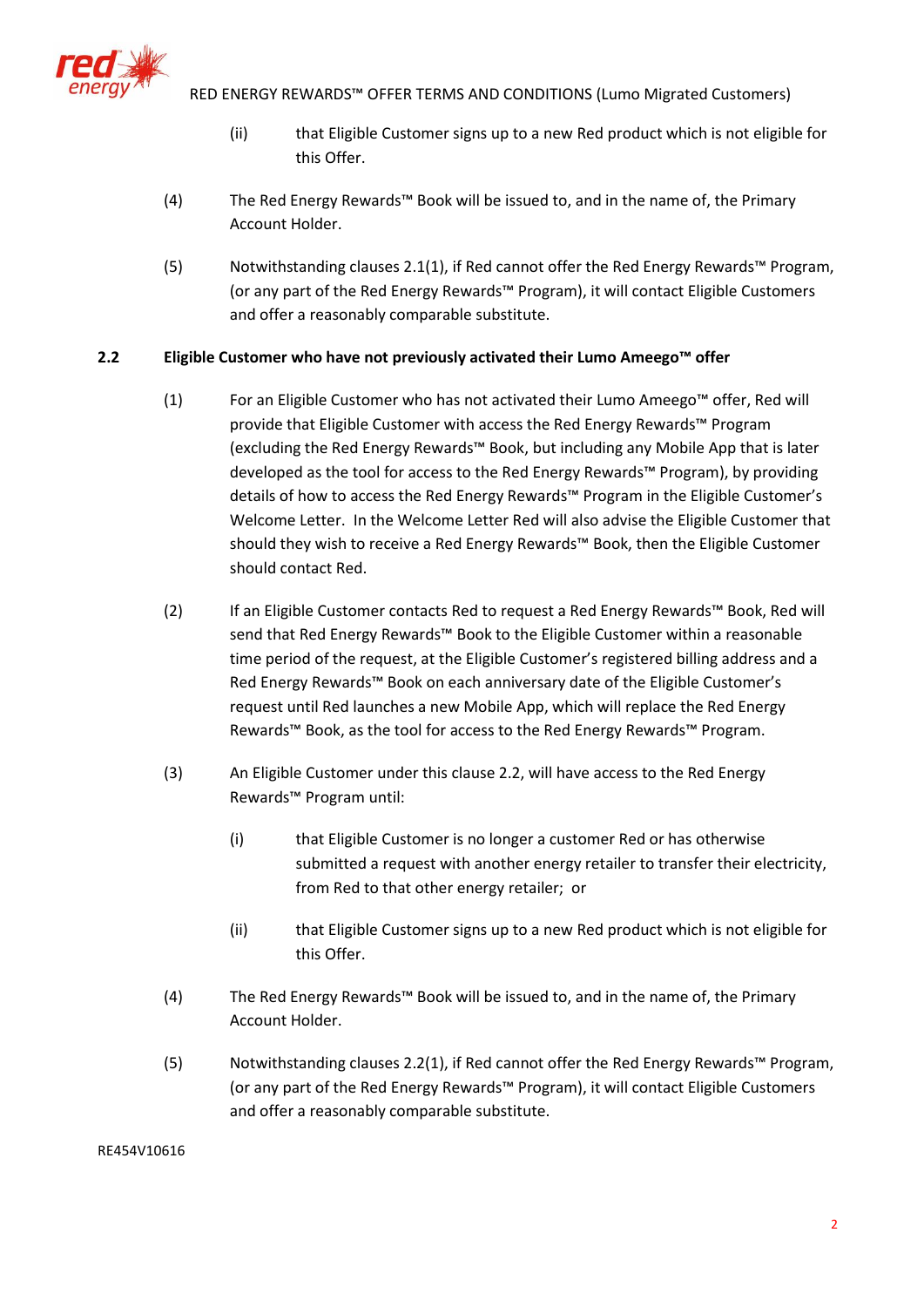

#### **3. USE OF THE RED ENERGY REWARDS™ PROGRAM**

- (1) The use of the Red Energy Rewards™ Program is subject to terms and conditions issued by Entertainment Publications and Participating Retailers. For full terms of use visit www.redenergy.frequent-values.com.au or phone 1800 008 553.
- (2) Entertainment Publications is fully responsible and liable for operations of and offers available under the Red Energy Rewards™ Program (including offers on the Website and in the Red Energy Rewards™ Book) and if an Eligible Customer has any enquiry or complaint that in any way relates to the Red Energy Rewards™ Program, the Eligible Customer may contact Entertainment Publications on 1800 008 553.
- (3) If these Terms and Conditions are in any way inconsistent with terms and conditions issued by Entertainment Publications or any other Participating Retailer (Other Terms and Conditions), then those Other Terms and Conditions will prevail to the extent of the inconsistency.
- (4) The Red Energy Rewards™ Program is non-transferable and cannot be redeemed for cash.
- (5) An Eligible Customer must use the Red Energy Rewards™ Program in accordance with the instructions and information in the Red Energy Rewards™ Book or on the Website.
- (6) The Eligible Customer acknowledges and agrees that:
	- (a) the methods for purchasing a Participating Retailer's goods and/or services is determined by that Participating Retailer in its sole and absolute discretion; and
	- (b) the Eligible Customer is responsible and liable for the payment of any and all postage, delivery, transport and other associated charges that in any way relates to the purchase of goods and/or services from Participating Retailers.

## **4. MISCELLANEOUS**

- (1) Notwithstanding any other provision in these Terms and Conditions, except for clause 2.1(5) and 2.2(5), Red may:
	- (a) withdraw, suspend or cancel all or any part of this Offer for any reason at any time; and/or
	- (b) to vary the terms or content of all or any part of this Offer including (without limitation) any time or date in this Offer and these Terms and Conditions.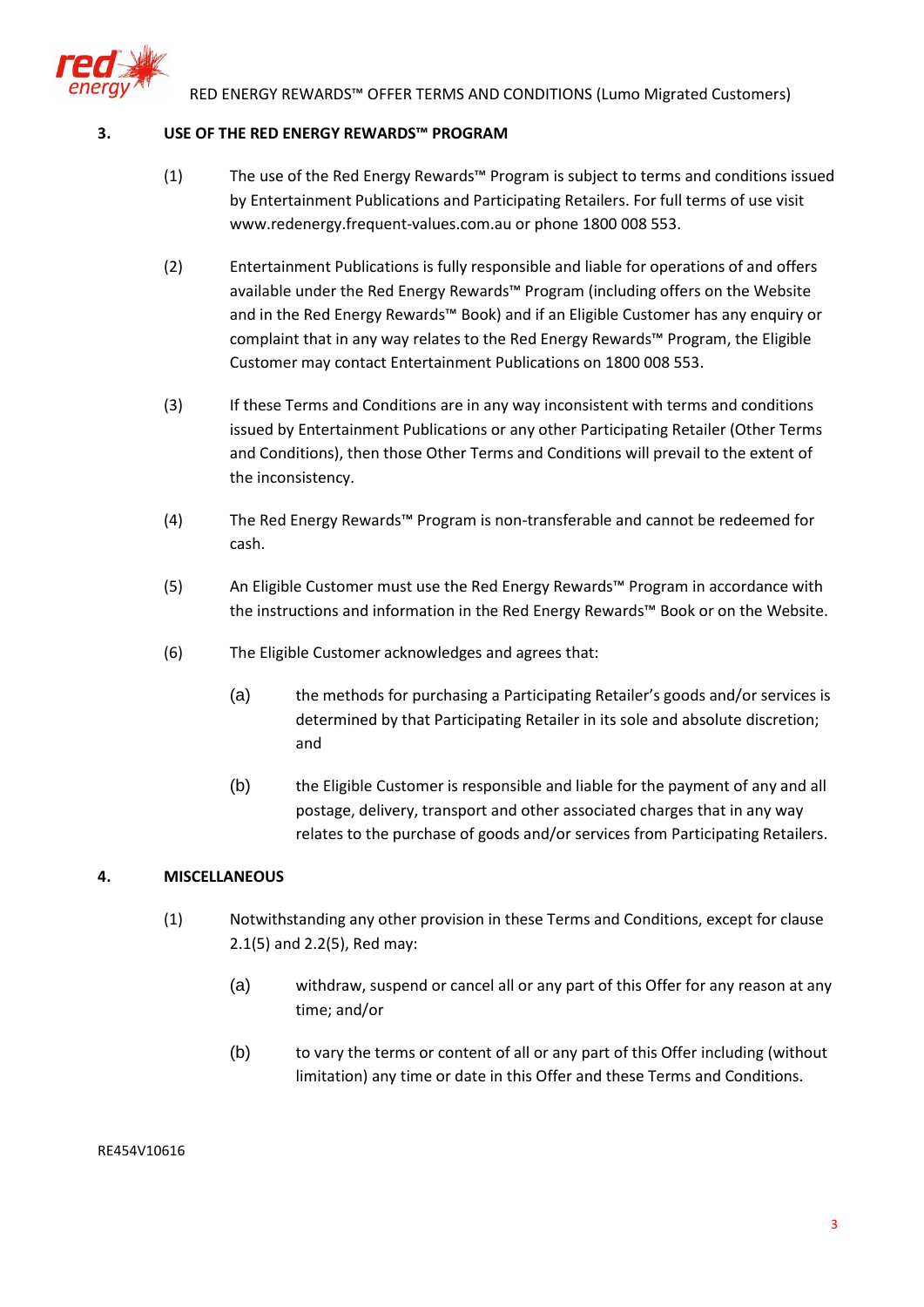

- (2) Red will not provide access to the Rewards Energy Rewards™ Program (whether access to Website, Mobile, Mobile App or provision of the Red Energy Rewards™ Book, or all) to any Eligible Customer who has not fully complied with these Terms and Conditions; and
- (3) To the extent permitted by law, Red will not be liable to any person for any cost, loss, damage, liability, expense or claim arising, whether directly or indirectly, in connection with the Offer including the Red Energy Rewards™ Program (including the Website, Mobile Site, (any) Mobile App or the Red Energy Rewards™ Book).
- (4) The law applying in New South Wales applies to this Offer and these Terms and Conditions.
- (5) If Red withdraws, suspends, cancels or varies any of these Terms and Conditions in accordance with clause 4(1), Red will promptly publish such suspension, cancelation or variation on Red's website at www.redenergy.com.au.

## **5. DEFINITIONS**

In these Terms and Conditions:

- (1) **Benefits** means the benefits, discounts, promotions and offers provided by Participating Retailers as part of the Red Energy Rewards Program;
- (2) **Eligible Customer** is as defined in claus[e 1\(2\);](#page-0-0)
- (3) **Entertainment Publications** means Entertainment Publications Australia Pty Limited ABN 85 065 011 903 of 55 Herbert Street, Artarmon NSW 2064;
- (4) **Lumo Energy** means Lumo Energy Australia Pty Ltd ABN 69 100 528 327 of Level 3/565 Bourke St, Melbourne VIC 3000;
- (5) **Lumo Energy Customers** means residential customers in New South Wales who signed up their electricity or electricity and gas accounts to Lumo Energy;
- (6) **Participating Retailer** means a third party retailer of goods and/or services who has entered into an agreement with Entertainment Publications to provide those goods and/or services at discounted and promotional rates as set out in the list of participating retailers published by Entertainment Publications in the Red Energy Rewards™ Book or as published on the Website;
- (7) **Primary Account Holder** means the person who is primarily responsible for the energy account with Red;

#### RE454V10616